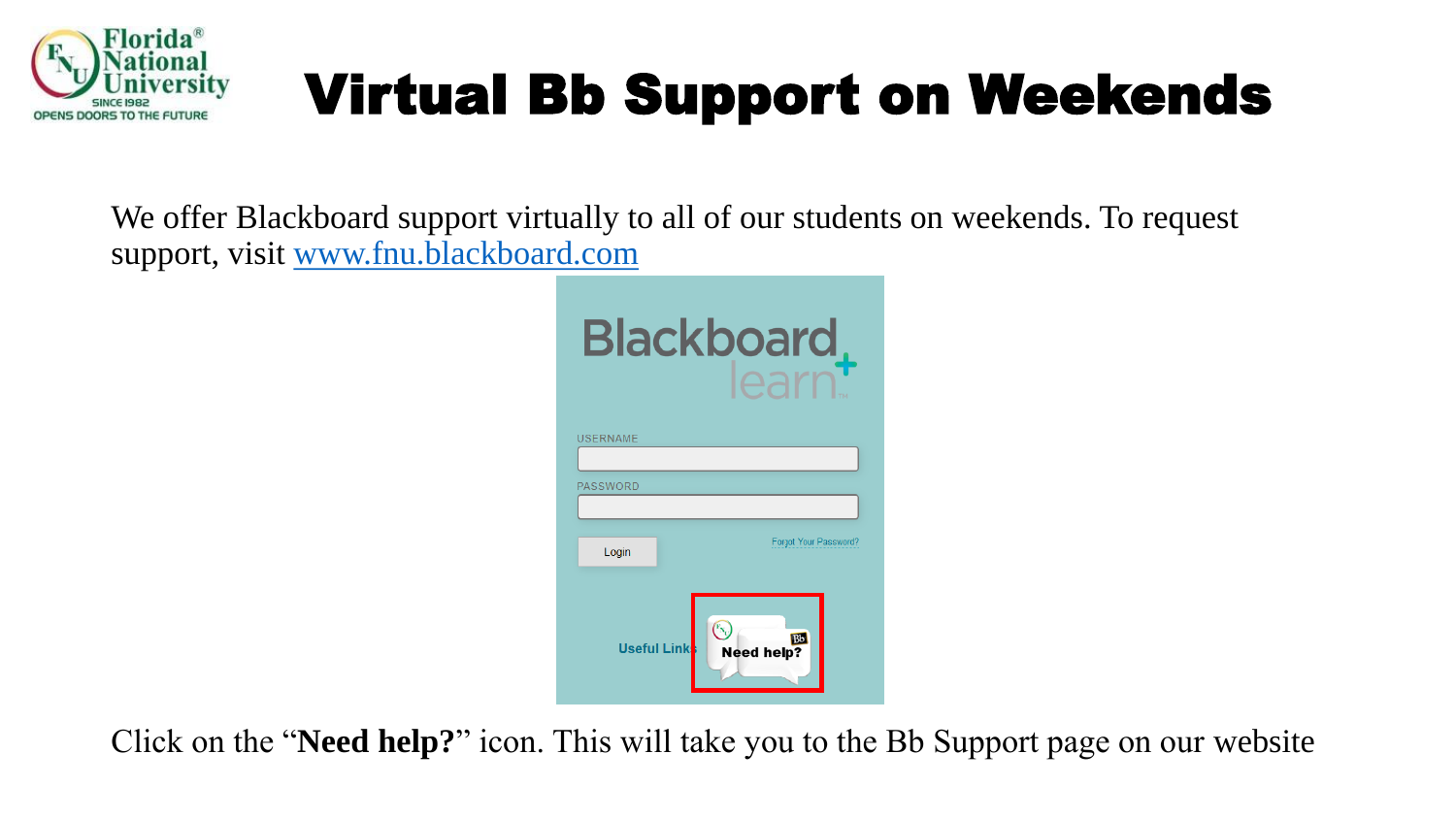

In the Bb Support page, there are two different ways in which you can get in contact with us:

| Monday - Friday: 8:00 AM - 9:00 PM                                                 |                          |  |
|------------------------------------------------------------------------------------|--------------------------|--|
| Saturday & Sunday: 10:00 AM - 11:00 AM & 6:00 PM - 7:00 PM<br><b>Connect live!</b> |                          |  |
|                                                                                    |                          |  |
|                                                                                    |                          |  |
| Name *                                                                             |                          |  |
|                                                                                    |                          |  |
| First                                                                              | Last                     |  |
|                                                                                    |                          |  |
| Student ID#                                                                        | Phone Number *           |  |
|                                                                                    |                          |  |
|                                                                                    |                          |  |
| Class Name *                                                                       | <b>Instructor's name</b> |  |
|                                                                                    |                          |  |
|                                                                                    |                          |  |
|                                                                                    |                          |  |
| What type of issue do you have?                                                    |                          |  |
|                                                                                    |                          |  |
| Cannot log in                                                                      |                          |  |
| Can you give us more details of the issue you are experiencing:                    |                          |  |
|                                                                                    |                          |  |
|                                                                                    |                          |  |
|                                                                                    |                          |  |
|                                                                                    |                          |  |
|                                                                                    |                          |  |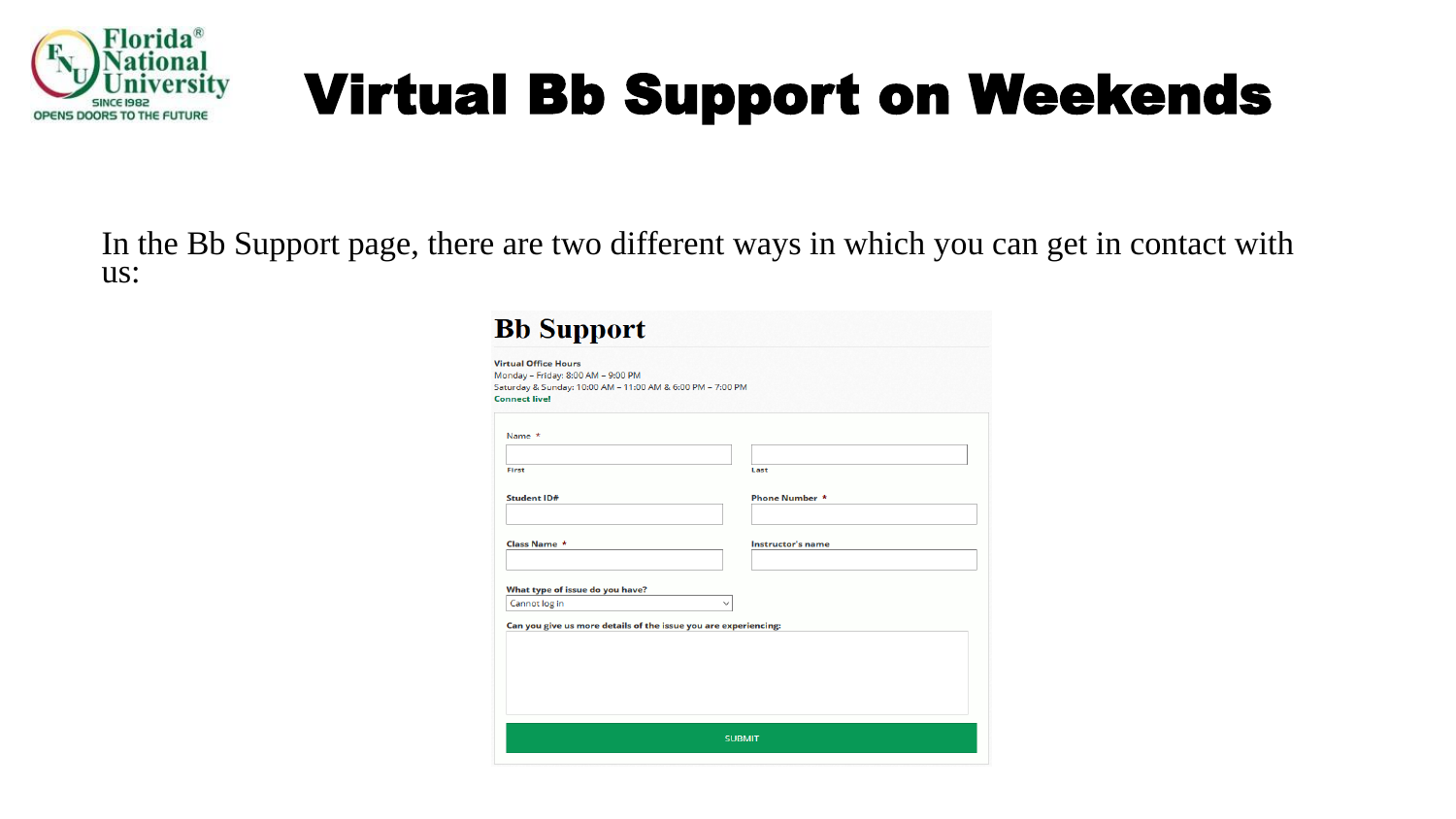

The first option is by clicking on "**Connect live!**" We will be connected virtually on a Blackboard Collaborate session in the Office Hours above **(Saturday and Sunday from 10AM – 11AM and 6PM – 7PM)**. You will be connected with us live to answer any questions and/or concerns that you are having with your online course (s)

| <b>Virtual Office Hours</b>                                |      |  |
|------------------------------------------------------------|------|--|
| Monday - Friday: 8:00 AM - 9:00 PM                         |      |  |
| Saturday & Sunday: 10:00 AM - 11:00 AM & 6:00 PM - 7:00 PM |      |  |
| <b>Connect live!</b>                                       |      |  |
|                                                            |      |  |
|                                                            |      |  |
| Name *                                                     |      |  |
|                                                            |      |  |
|                                                            |      |  |
|                                                            |      |  |
| First                                                      | Last |  |
|                                                            |      |  |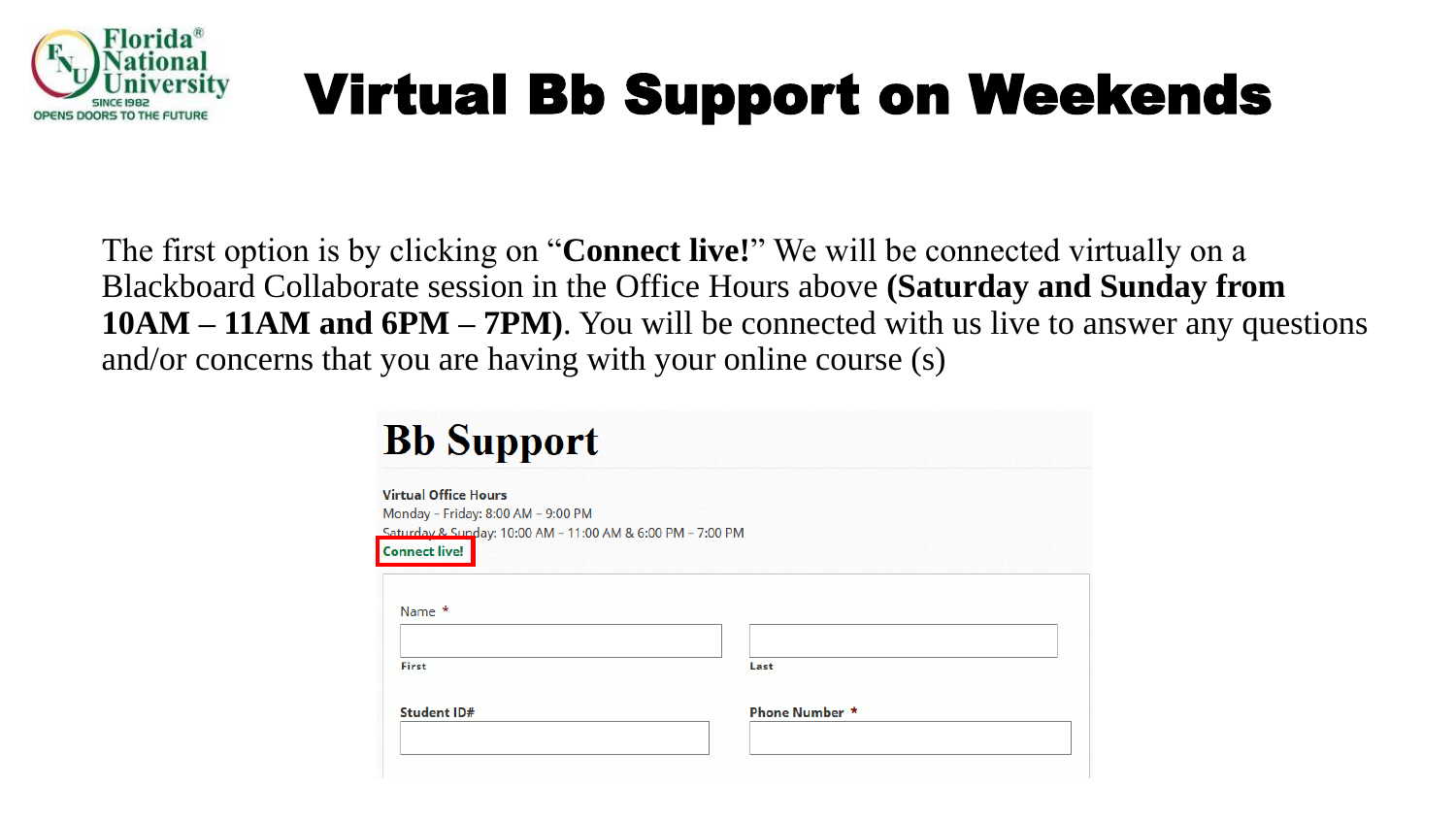

If you do not wish to connect live with us or are trying to contact us at a time that is not within our "**Office Hours**," you may fill out the information in the form shown above. After providing us with your Full Name, Student ID, Phone Number, Class Name, you will select the type of issue you are experiencing from the drop-down menu and will then provide us with a detailed explanation of what the problem is. Once you are finished, click "**Submit**" and you have submitted a support ticket. We will shortly get in contact with you and provide you with our support.

| <b>Virtual Office Hours</b><br>Monday - Friday: 8:00 AM - 9:00 PM |                          |  |
|-------------------------------------------------------------------|--------------------------|--|
| Saturday & Sunday: 10:00 AM - 11:00 AM & 6:00 PM - 7:00 PM        |                          |  |
| <b>Connect live!</b>                                              |                          |  |
|                                                                   |                          |  |
| Name *                                                            |                          |  |
|                                                                   |                          |  |
| First                                                             | Last                     |  |
|                                                                   |                          |  |
| <b>Student ID#</b>                                                | <b>Phone Number *</b>    |  |
|                                                                   |                          |  |
| <b>Class Name *</b>                                               | <b>Instructor's name</b> |  |
|                                                                   |                          |  |
|                                                                   |                          |  |
| What type of issue do you have?                                   |                          |  |
| Cannot log in                                                     |                          |  |
| Can you give us more details of the issue you are experiencing:   |                          |  |
|                                                                   |                          |  |
|                                                                   |                          |  |
|                                                                   |                          |  |
|                                                                   |                          |  |
|                                                                   |                          |  |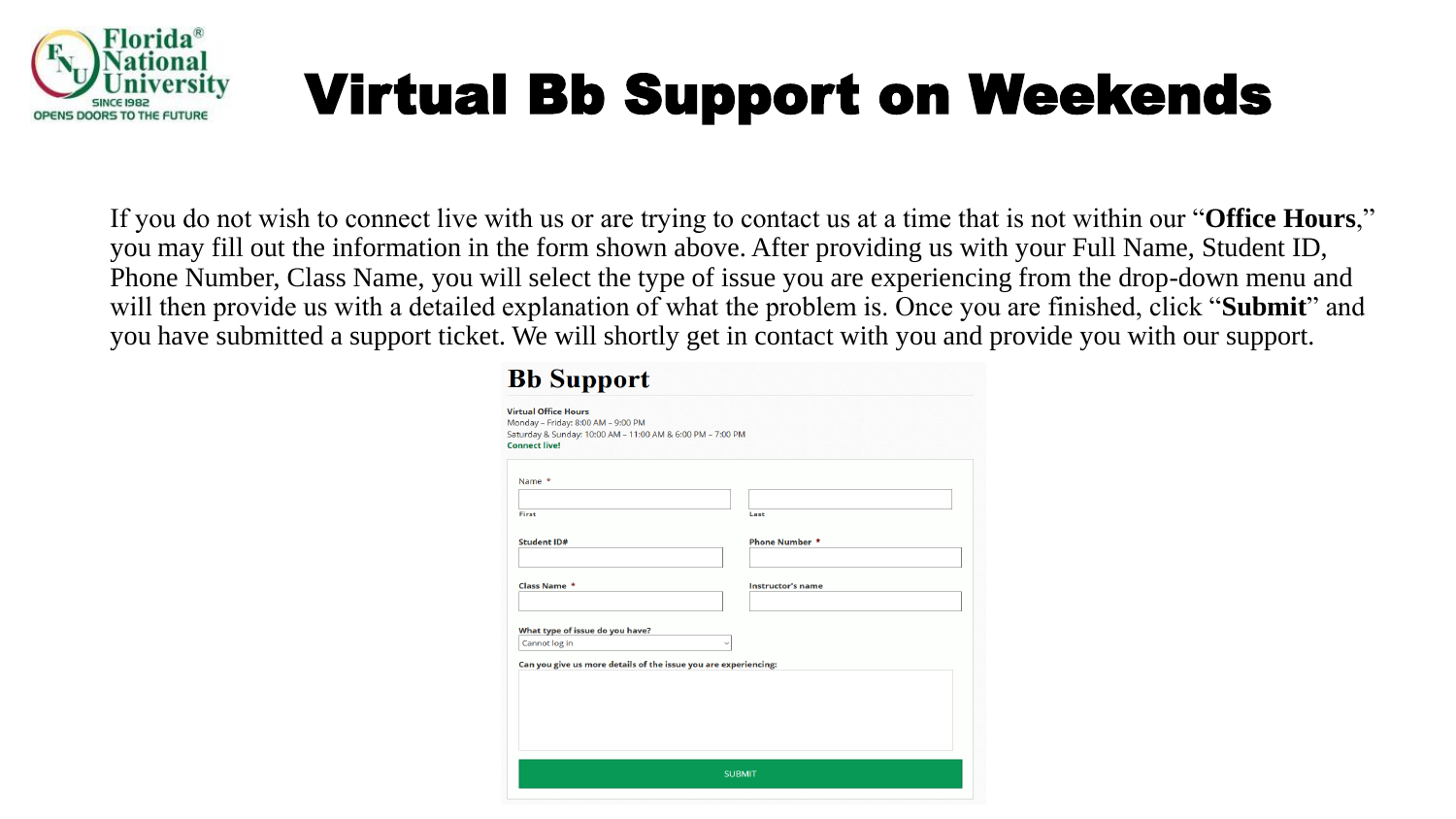

There is a second way in which you can reach our Bb Support page:

Once you are inside your class, and you need to reach us for support, click on "**Bb Support**"